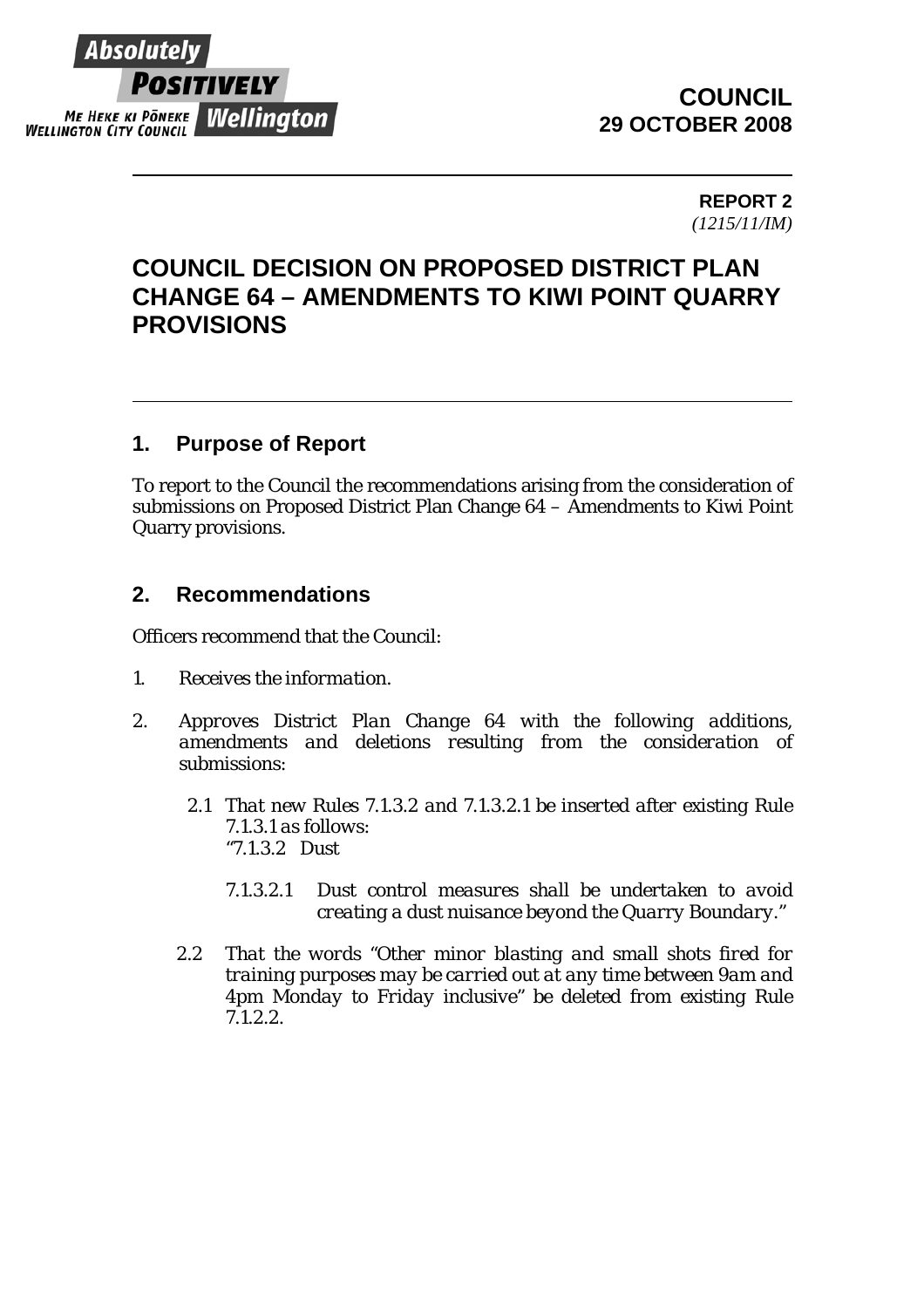*2.3 That existing Rule 7.1.3.2.3 be amended to read:* 

"*In all cases, residents of Tarawera Road, Plumer Street, 113, 130, 170 and 175 Fraser Avenue, and 146 Burma Road must be notified by mail no less than one week in advance of blasting.* 

*Blasting must be immediately preceded by a siren or hooter with a sound which distinguishes it from normal Police, Ambulance or Fire Service sirens."* 

*2.4 That existing Rule 7.1.3.2.4 be amended to read:* 

*"The finished slope of quarry faces shall not exceed 55 degrees from the horizontal."* 

*2.5 That existing Rule 7.1.3.2.5 be amended to read:* 

*"The maximum height of finished batters shall not exceed 15 metres."* 

- *2.6 That existing Rule 7.1.3.6.2 be deleted*
- *3. Accepts or rejects all submissions to the extent that they accord with the above recommendations and the Plan Change document attached as Appendix 1 to this report.*

### **3. Background**

Prior to the notification of Plan Change 64, Kiwi Point Quarry operated under two sets of provisions in the District Plan – one rule managed the northern area of the Quarry, the other managed the southern extent. Plan Change 64 proposes that the provisions for the Quarry be consolidated and streamlined. This will allow the Quarry to be more appropriately managed under one rule.

Further modification of the quarry boundaries and rezoning of land is also needed to facilitate the efficient and effective ongoing quarry operation and its eventual rehabilitation.

The plan change was publicly notified on 14 June 2008. 43 submissions were received on the proposal; zero further submissions were received. The submissions in number order are as follows:

- 1 Paul Roberts 23 Herb White
- 
- 3 Yvonne Hansen 25 Kevin Monk
- 
- 
- 6 Jason MacDonald 28 Alan Williamson
- 
- 
- 
- 
- 2 Gary Sleet 24 John Dodds
	-
- 4 B R Hansen 26 Robert Bruce Wilson
- 5 Noel Jones 27 Dave Drew
	-
- 7 Julian Smith 29 Simon Janse
- 8 Percy Taiaroa 30 Samantha Gadd
- 9 Martin Welch 31 Peter Mendoza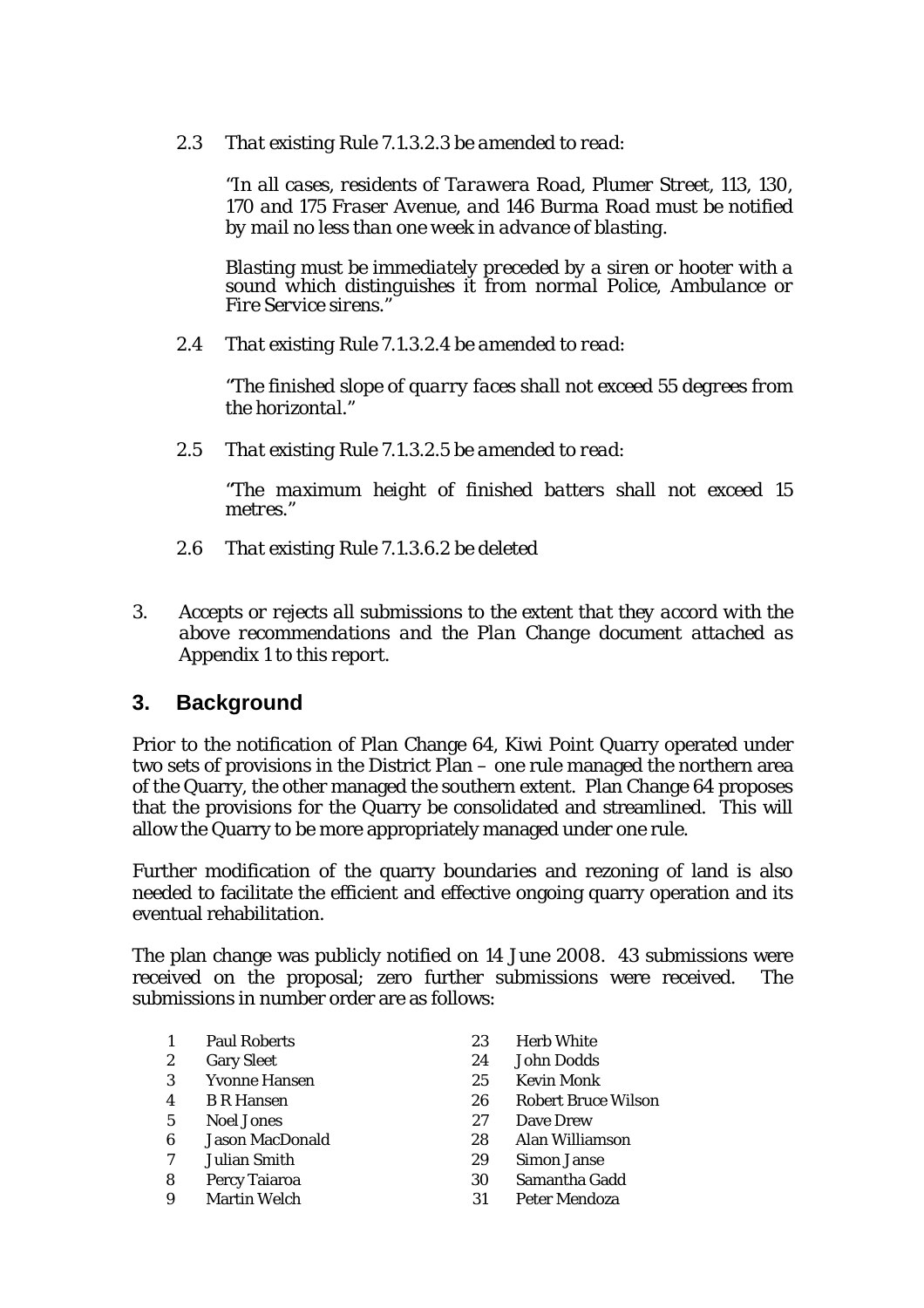| 10 | Paul Te Aonui        |  |
|----|----------------------|--|
| 11 | <b>Sandy Beazley</b> |  |
| 12 | Ricky Kaiwai         |  |
| 13 | <b>Aidan Kelly</b>   |  |
| 14 | <b>Jim Corey</b>     |  |
| 15 | Carl Gifford         |  |
| 16 | <b>Joanne Wright</b> |  |
| 17 | Jerry Louis Kapene   |  |
| 18 | Edwin Ellis          |  |
| 19 | Joe Lintern          |  |
| 20 | R. Olsen             |  |
| 21 | <b>Les Polwart</b>   |  |

22 Mohammed Tasheem

- 32 Lumano Tato
- 33 Steve Tutahi
- 34 Toby William Mathieson
- 35 Russell Hudson
- 36 Paris Monk
- 37 Peter Grant
- 38 Brett Denison
- 39 Paul Wahren
- 40 Aggregate & Quarry Assn. of NZ
- 41 Alexander Tait Mathieson
- 42 Brian Bouzaid
- 43 Greater Wellington Regional Council

### **4. Discussion of Submissions**

#### *4.1 Submissions 1-39*

The first 39 submissions received were identical *pro forma* submissions. The submissions supported the plan change in full and the relief sought was for the plan change to be approved.

It is recommended that Submissions 1-39 be accepted insofar as they support Proposed Plan Change 64.

#### *4.2 Submission 40 - Aggregate & Quarry Association of New Zealand (AQANZ)*

AQANZ also supported the plan change in full and requested that it be adopted. Specifically, the AQANZ lauded the merging of existing Rules 7.1.3 and 7.1.3A to more efficiently manage quarry plan provisions. The association also supported the rezoning of land in the northern portion of the Quarry.

It is recommended that Submission 40 be accepted insofar as it supports Proposed Plan Change 64.

#### *4.3 Submissions 41 & 42 – Alexander Mathieson & Brian Bouzaid*

Submissions 41 & 42 supported the plan change but sought four amendments to the provisions. A pre-hearing meeting was held between the submitters and Council Officers on 4 September 2008 to discussion the issues.

Clause 8AA of the Resource Management Act (RMA) requires that the Council prepare a report that identifies those matters that are agreed between the local authority and submitters, and those that are not. A full discussion summary of this meeting is attached as Appendix 2 to this report.

It is recommended that Submissions 41 & 42 be accepted insofar as they accord with recommendations 2.2 – 2.5 above.